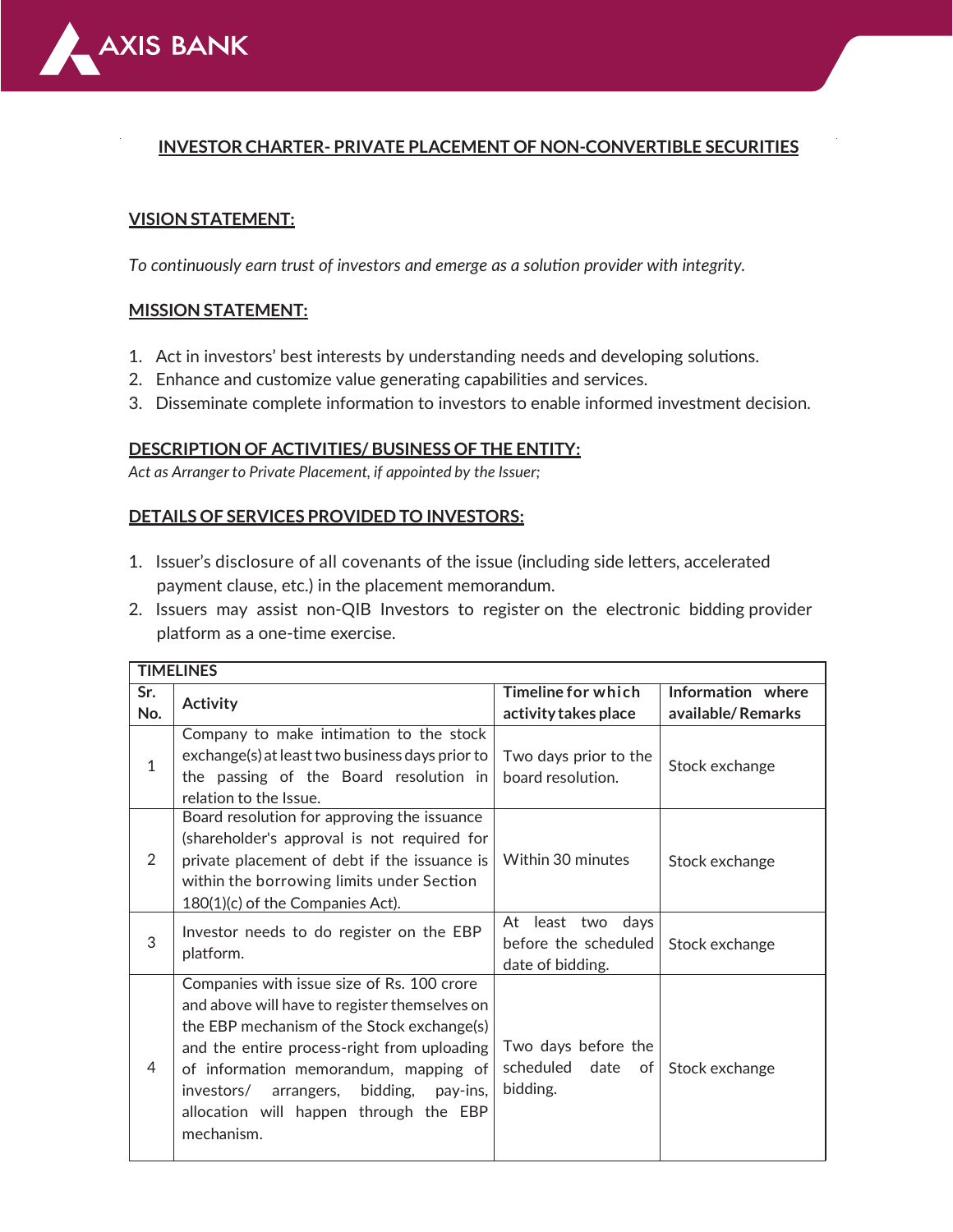| Sr. | Activity                                     | Timeline for which     | Information where |  |
|-----|----------------------------------------------|------------------------|-------------------|--|
| No. |                                              | activity takes place   | available/Remarks |  |
| 5   | Issue opens and closes                       | Issue should remain    |                   |  |
|     |                                              | open for minimum       | Stock exchange    |  |
|     |                                              | one hour.              |                   |  |
| 6   | To conduct committee/ board meeting to       |                        |                   |  |
|     | identify the investors and issue the private | Within one hour of     |                   |  |
|     | placement offer letter to the identified     | the closure of bidding |                   |  |
|     | investors.                                   |                        |                   |  |
| 7   | Allotment and receipt of funds               | To be completed        |                   |  |
|     |                                              | latest within two      |                   |  |
|     |                                              | working days of        |                   |  |
|     |                                              | closure of issue.      |                   |  |
| 8   |                                              | To be completed        |                   |  |
|     | Filing of listing application and            | latest within four     | Stock exchange    |  |
|     | obtaining trading approval from the stock    | working days of        |                   |  |
|     | exchange(s).                                 | closure of issue.      |                   |  |

## **RIGHTS OF INVESTORS:**

- 1. Receive clear, accurate and easy to understand, issue related documents in order to make a well informed investment decision.
- 2. Material modification in the structure of debt securities shall be made only after obtaining the consent of the requisite majority of investors.
- 3. Right to attend meetings as and when such meetings are called by the debenture trustees.
- 4. Right of free transferability, nomination subject to applicable laws and regulations.
- 5. Such other rights, as may be available to the holder of securities under the Companies Act, the SEBI Listing Regulations and the Articles of Association of the Company and other applicable laws.

# **DOs AND DON' Ts FOR THE INVESTORS:**

# **DOs:**

- 1. Check the eligibility to apply as per the terms of the placement memorandum and applicable laws, including the Indian Contract Act, 1872.
- 2. The investor is advised to go through the information memorandum, its terms and conditions, all types of covenants, clauses pertaining to security, events of defaults, cross defaults, etc. thoroughly.
- 3. The applicants should submit the required KYC documents along with the application form.
- 4. All applications duly completed and accompanied with necessary documents are to be submitted to the Company.
- 5. The subscription amount shall be remitted by way of RTGS/ NEFT to the clearing corporation account of the exchange.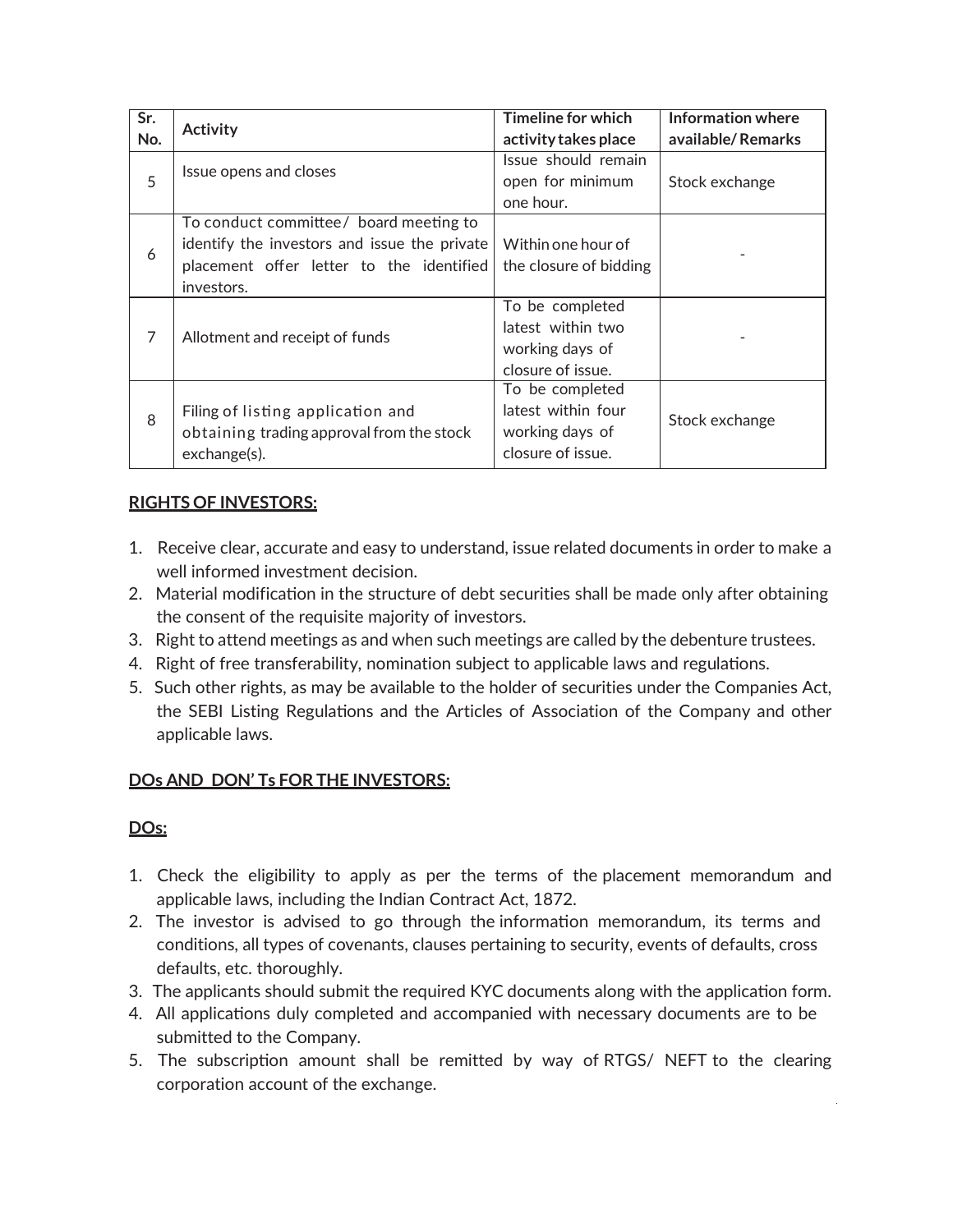- 6. Abide by the terms and conditions of the investment and timelines involved in the issue process.
- 7. Ensure accurate update of demographic details with depositories including the address, name, investor status, bank account details, PAN, e-mails addresses, contact details, etc.
- 8. Ensure active demat/ broking account before investing as securities will be allotted in dematerialized form.
- 9. Issuer, debenture trustee and stock exchange(s) to disseminate all information and reports including compliance reports by placing them on their websites, in case of debt securities, as applicable under the NCS Regulations.
- 10. Debenture trustees to ensure independent assessment and diligence for the security offered for the proposed issue of debt securities.

# **DO N' Ts:**

- 1. Do not pay the application amount in cash, by money order, postal order or by stock invest.
- 2. Do not submit application on plain paper or on incomplete or illegible application forms.
- 3. Do not apply if your demat account has been 'suspended for credit'.
- 4. Apart from the dos and don'ts mentioned herein above, investors are required to read the information memorandum and application form carefully.

# **INVESTOR GRIEVANCE REDRESSAL MECHANISM AND HOW TO ACCESS IT**

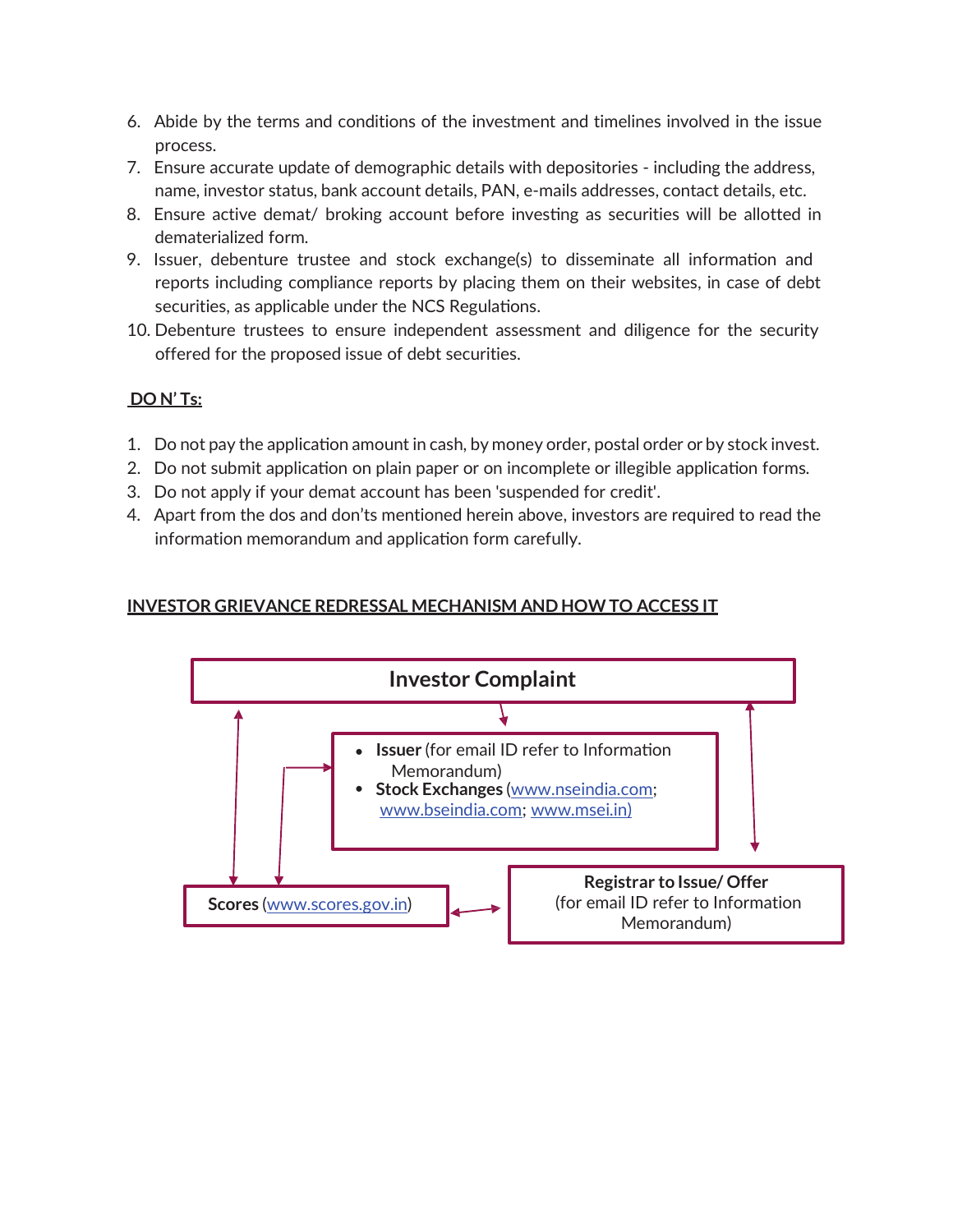## **TIMELINES FOR RESOLUTION OF INVESTOR GRIEVANCES:**

Best efforts will be undertaken by lead manager to resolve the grievance within T+30 days. A desirable indicative timeline is as follows:

| Sr. | <b>Activity</b>                                                             | No.<br>Οt     |
|-----|-----------------------------------------------------------------------------|---------------|
| No. |                                                                             | calendar days |
| 1   | Investor grievance received by the Issuer and/ or the RTA                   |               |
| 2   | The Issuer and/or the RTA to respond to the investor with an acceptable     | $T+10$        |
|     | reply                                                                       |               |
| 3   | The Issuer and/or the RTA and the investor shall exchange between           | Between T and |
|     | themselves additional information related to the grievance,                 | $T+10$        |
|     | wherever required                                                           |               |
| 4   | In case any further coordination / information is required by Issuer / RTA, | Up to $T+20$  |
|     | final response to the investor should be sent                               |               |

### **NOTE:**

It is not mandatory for the issuer to appoint a merchant banker or any other entity as advisor or arranger for the private placement of debt and even if appointed, they are NOT involved in the entire process of issuance and hence the investors will have to take up their grievance/s directly with the Company.

### **NATURE OF INVESTOR GRIEVANCE FOR WHICH THE AFORESAID TIMELINE IS APPLICABLE:**

- 1. Non-allocation/ allotment of non-convertible debt securities after payment of application amount.
- 2. Non receipt of non-convertible debentures in demat account.
- 3. Non receipt of interest/ coupon/ redemption amount by the investor.
- 4. Any other grievance as may be informed from time to time.

#### **MODE OF RECEIPT OF INVESTOR GRIEVANCE:**

The following modes of receipt will be considered valid for processing the grievances in the timelines discussed above

- 1. Letter/ email from the investor addressed to the issuer and/ or to the RTA at address/ email ID mentioned in the information/ placement memorandum, detailing nature of grievance, details of application/ bidding, details of bank account, date of application/ date of bidding on electronic book mechanism, etc.
- 2. On the SCORES mechanism.